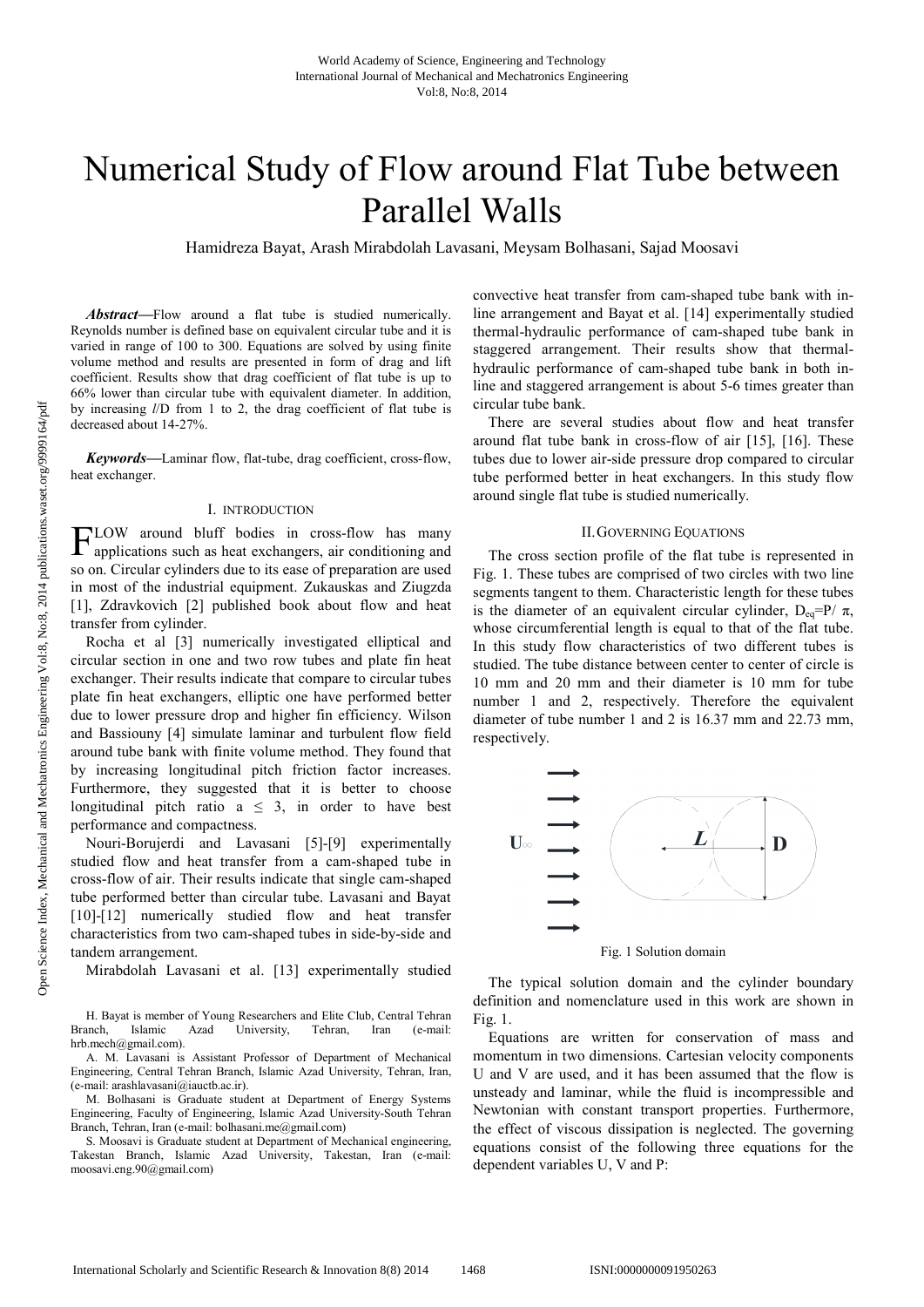$$
\frac{\partial u}{\partial x} + \frac{\partial v}{\partial y} = 0\tag{1}
$$

$$
\frac{\partial u}{\partial t} + \frac{\partial (uu)}{\partial x} + \frac{\partial (uv)}{\partial y} = -\frac{\partial P}{\partial x} + \frac{1}{\text{Re}} \left( \frac{\partial^2 u}{\partial x^2} + \frac{\partial^2 u}{\partial y^2} \right) \tag{2}
$$

$$
\frac{\partial v}{\partial t} + \frac{\partial (uv)}{\partial x} + \frac{\partial (vv)}{\partial y} = -\frac{\partial P}{\partial y} + \frac{1}{\text{Re}} \left( \frac{\partial^2 v}{\partial x^2} + \frac{\partial^2 v}{\partial y^2} \right) \tag{3}
$$

Equations  $(1)$  to  $(3)$  are the conservation of mass, x and y direction momentum equations, respectively.

The dimensionless variables of present studies are:

$$
u = \frac{\overline{u}}{u_{\infty}}, \quad x = \frac{\overline{x}}{D_{eq}}
$$
  

$$
v = \frac{\overline{v}}{v_{\infty}}, \quad y = \frac{\overline{y}}{D_{eq}}
$$
  

$$
p = \frac{\overline{p}}{\rho u_{\infty}}, \quad t = \frac{u_{\infty} \overline{t}}{D_{eq}}
$$
 (4)

The boundary conditions used for the solution domain are uniform inlet velocity, fully developed outflow and no-slip on tube surface where at tube surface the boundary condition is:

$$
u = v = 0 \tag{5}
$$

The inlet flow has a uniform velocity. The velocity range considered only covers laminar flow conditions.

$$
u = 1, \quad v = 0 \tag{6}
$$

In order to decrease the effect of entrance and outlet regions, the upstream and downstream lengths are 15D and 50D, respectively. Outflow boundary condition is considered at outlet:

$$
\frac{\partial u}{\partial x} = \frac{\partial u}{\partial y} = 0\tag{7}
$$

The total drag coefficient is calculated from:

$$
C_{D} = C_{DP} + C_{DV} = \frac{2F_D}{\rho U_{\infty}^2 D_{eq}} \tag{8}
$$

where  $C_{DP}$  and  $C_{DV}$  are drag coefficient due to pressure and viscous forces of passing fluid. C<sub>DP</sub> and C<sub>DV</sub> are calculated from:

$$
C_{DP} = \frac{1}{0.5} \int_{0}^{1} (p_{front} - p_{back}) dy
$$
  
\n
$$
C_{DY} = \frac{1}{0.5 \text{ Re } 0} \int_{0}^{1} \left[ \left( \frac{\partial u}{\partial y} \right)_{bottom} + \left( \frac{\partial u}{\partial y} \right)_{top} \right] dx
$$
\n(9)

The total lift coefficient is defined by:

$$
C_{L} = C_{LP} + C_{LV} = \frac{2F_{L}}{\rho U_{\infty}^{2} D_{eq}} \tag{10}
$$

where  $C_{LP}$  and  $C_{LV}$  are lift coefficient of pressure and viscous forces, respectively, and calculated from:

$$
C_{LP} = \frac{1}{0.5} \int_{0}^{1} \left( p_{bottom} - p_{top} \right) dx
$$
  
\n
$$
C_{LV} = \frac{1}{0.5 \text{ Re}} \int_{0}^{1} \left[ \left( \frac{\partial v}{\partial x} \right)_{\text{front}} + \left( \frac{\partial v}{\partial x} \right)_{\text{back}} \right] dy
$$
\n(11)

#### III. NUMERICAL METHOD

This problem considers a 2D section of flat tube. For the simulations presented here, depending on the geometry used, fine meshes of 35370 to 48234 elements were used. A sample of the mesh for the flat tube is shown in Fig. 2. In this domain quadrilateral cells are used in the regions surrounding the tube wall and the rest of the domain. In all simulation, a convergence criterion of  $1\times10^{-6}$  was used for all variables.

The computational grid is shown in Fig. 2. The second order upwind scheme was chosen for interpolation of the flow variables. The SIMPLE algorithm [17] has been adapted for the pressure velocity coupling. In all simulation, a convergence criterion of  $1 \times 10^{-6}$  was used for all variables.



IV. RESULT AND DISCUSSION

For the purpose of the validation of the solution procedure, it is essential that numerical simulations be compared with experimental data. Table I compares results of flow parameter of present work with other work on literature. As it is clear from there is a good agreement between Strouhal number, drag and lift coefficient and of present study with others.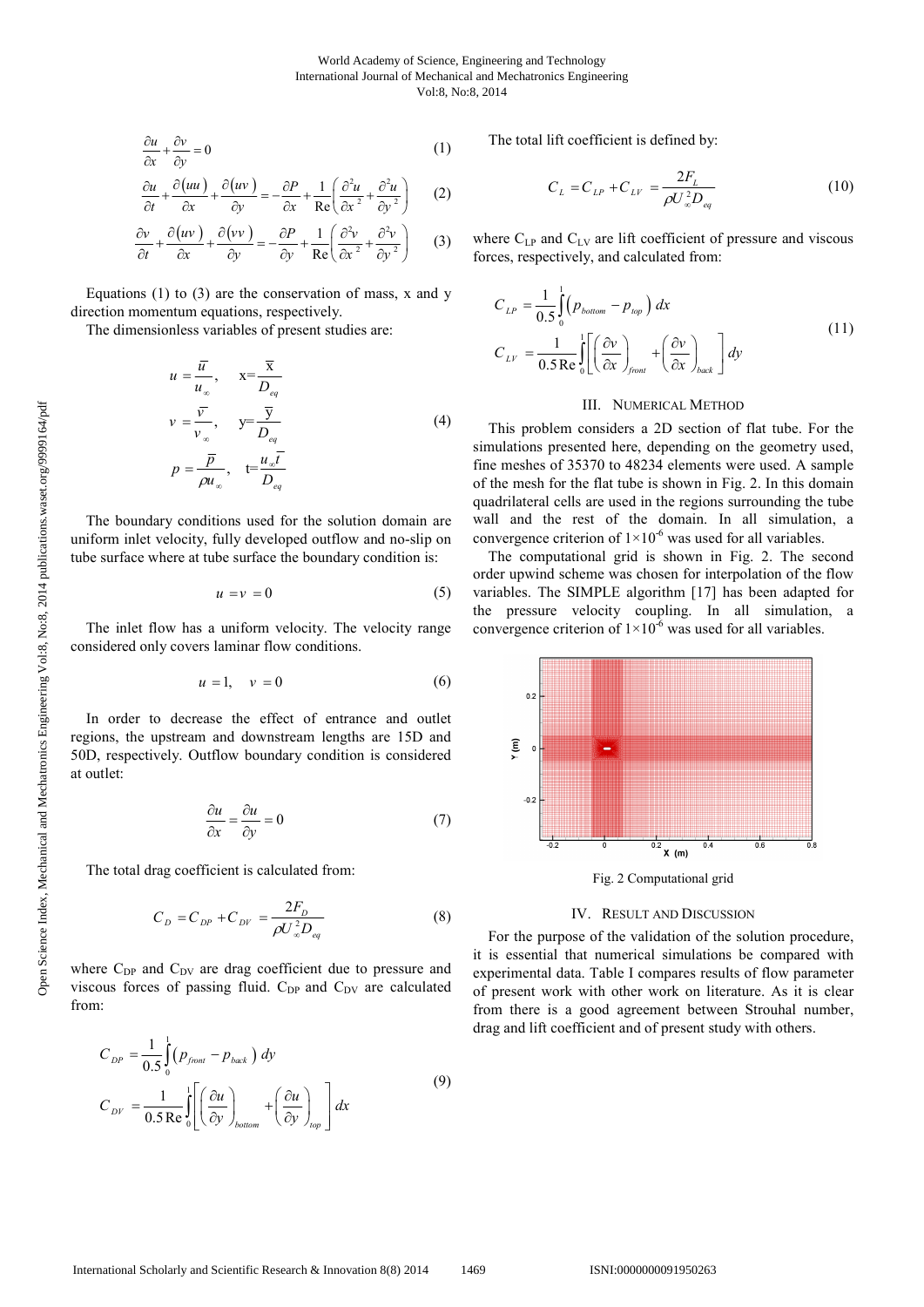TABLE I COMPARISON OF FLOW PARAMETERS FOR A SINGLE CIRCULAR CYLINDER AT

| $RE = 200$            |              |                  |             |       |
|-----------------------|--------------|------------------|-------------|-------|
| Author                | Type of Data | C <sub>D</sub>   | Cı          | St    |
| Present work          | Numerical    | $1.38 \pm 0.04$  | $\pm 0.694$ | 0.199 |
| Meneghini et al. [18] | Numerical    | $1.30 \pm 0.05$  | $\pm 0.659$ | 0.196 |
| Ding et al $[19]$     | Numerical    | $1.348 \pm 0.05$ | $\pm 0.75$  | 0.196 |
| Mahir and Altac [20]  | Numercial    | 1.376            |             | 0.192 |
| Williamson [21]       | Experimental |                  |             | 0.196 |

Oscillation of lift coefficient of flat tube at Re=300 is presented in Fig. 3. It is clear from this figure that by increasing *l*/D from 1 to 2, the amplitude of oscillation of lifts coefficient decreases from 0.133 to 0.04. Compare to circular tube the amplitude of oscillation for flat tube is about 86% and 96% lower for *l*/D=1 and 2, respectively.

Fig. 4 shows variation of drag coefficient of both flat tubes with time and Fig. 5 represents variation of mean drag coefficient with Reynolds number. Results show that by increasing Reynolds number from 100 to 300 drag coefficient decreases about 25% and 36% for tube No.1 and 2, respectively. Moreover, for a fixed value of Reynolds number increasing *l*/D from 1 to 2 leads to 14%, 17% and 27% decrease in the value of drag coefficient for Reynolds number 100, 200 and 300, respectively. In all range of Reynolds number drag coefficient of flat tube with *l*/D=1 and 2 is about 41-54% and 50-66% lower than circular tube, respectively.





Fig. 3 Times-histories of lift coefficient at Re=300: (a) circular tube (b) flat tube No.1 (c) flat tube No. 2



Fig. 4 Times-histories of drag coefficient of flat tube: (a) tube No.1 (b) tube No.2